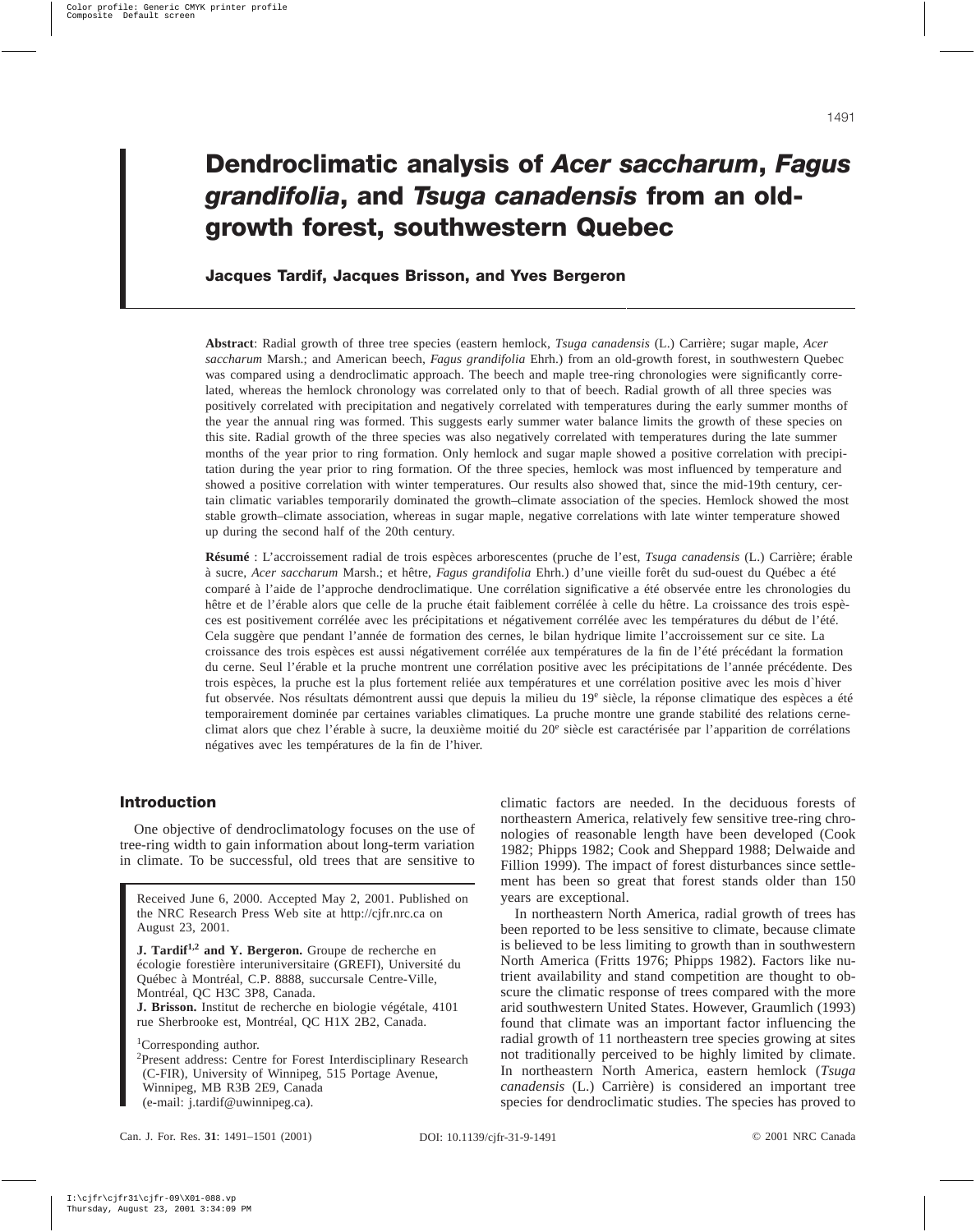be sensitive to climate and suitable for climatic reconstruction (Lyon 1943; Avery et al. 1940; Cook 1982; Cook and Cole 1991) and can also live up to 800 years (Godman and Lancaster 1990). Sugar maple (*Acer saccharum* Marsh.) and American beech (*Fagus grandifolia* Ehrh.) were also observed to be sensitive to climate (Diller 1935; Friesner and Friesner 1942; Fritts 1958, 1959, 1962; Graumlich 1993; Yin et al. 1994; Payette et al. 1996). Both species are characteristic of the northeastern hardwood forest and can live to more than 300 years (Godman et al. 1990; Tubbs and Houston 1990).

In southern Quebec, few old tree ring chronologies have been developed. The discovery of an old-growth beech– maple forest of presettlement origin, the Boisé-des-Muir forest (Brisson et al. 1992), makes it possible to evaluate how the major tree species of the northern hardwood forest responded to climate fluctuations over the past 150 years. The goals of this study were twofold. The first objective focussed on the identification of the principal climatic factors influencing the radial growth of three major tree species of the northern hardwood forest near the northern limit of their ranges. Of the three species, American beech and eastern hemlock are closest to their northern distribution limit; beech has the most southern one, whereas sugar maple has the northernmost range. Thus, we hypothesized that temperature may be more limiting to radial growth of beech and hemlock than in sugar maple. Our second objective was to assess the temporal stability of the climatic response of the three species. It was hypothesized that each species would respond individually to periods in which extreme climatic conditions may have occurred since the end of the mid-19th century. To assess the stability of the radial growth – climate association will allow (*i*) better characterization the climatic response of each species and (*ii*) evaluation of the importance of this constraint in future climatic reconstruction (Tessier 1989; Nola and Bracco 1991; Briffa et al. 1998; Biondi 2000).

# **Methods**

# **Study area**

The Boisé-des-Muir forest is an 11-ha old-growth forest located 70 km southwest of Montréal (45°28′N, 74°17′W) in the Haut-Saint-Laurent region of Quebec (Fig. 1). This region is characterized by extensive lowlands covered by clays deposited in Champlain Sea between 12 000 and 10 000 years BP. These lowlands are interrupted by moraines, glacial depressions, and zones of marine alteration. The clay plain has been entirely deforested for agricultural uses, while morainic deposits still support forest communities. These forests, generally of small area, have suffered anthropogenic disturbances of varied intensity and nature since European settlement, some 200 years ago (Brisson et al. 1988; Bouchard et al. 1989). Forests of the uplands, mostly of second- or third-growth origin, are dominated by sugar maple accompanied by bitternut hickory (*Carya cordiformis* (Wang.) K. Koch), basswood (*Tilia americana* L.), ironwood (*Ostrya virginiana* (Mill.) K. Koch), black cherry (*Prunus serotina* Ehrh.), white ash (*Fraxinus americana* L.), and others (Brisson et al. 1992). The Boisé-des-Muir is the only forest of presettlement origin recognized so far in the region. It is located on a morainic ridge, with mostly mesic site conditions but with a few wet depressions. It is dominated by sugar maple and American beech, accompanied by ironwood, basswood,

and hemlock. The understory is typical of a beech–maple forest, with a low percentage of ground cover, and the presence of acidophilic species such as *Polystichum acrostichoides* (Michx.) Schott. and *Maianthemum canadense* Desf.

The forest has been exceptionally well protected from major human disturbance since the time of settlement; only very restricted partial cuts have occurred, especially between 1820 and 1830 (Brisson et al. 1992). The Boisé-des-Muir forest is now an Ecological Reserve, a status that provides maximum legal protection, only allowing research or education activities with permission of the ministère de l'Environnement du Québec (1983). Before 1990, there were no signs of recent large-scale natural disturbances, like major windthrow, fire, maple dieback, or beech bark disease. However, high mortality of American elms (*Ulmus americana* L.) because of the Dutch elm disease was observed in few wet depressions of the forest (Brisson et al. 1994). The larger canopy trees range in age from 150 to more than 300 years. Many of the larger trees, especially beech, had rotten heartwood and consequently could not be aged. Large dead trees were scattered throughout the forest as snags or fallen logs with intact or highly decomposed wood. In 1990, the first signs of beech bark disease were noted, and since then, the disease has progressed. In January 1998, a severe ice storm caused major damage, the majority of the maples and beeches lost more than 25% of their canopies, while hemlock was little affected.

The nearest meteorological station is at Huntingdon, about 5 km to the west (Fig. 1). The mean annual temperature and total precipitation are, respectively, 6.5°C and 1006.9 mm for the years 1961– 1990. The mean temperature reaches a high of 21°C in July and a minimum of –9.5°C in January. About 78% of the precipitation occurs as rainfall. The mean frost-free period at Huntingdon is 140 days (Environment Canada 1993).

#### **Data collection and dendroclimatic analyses**

The Boisé-des-Muir forest was sampled in both 1987 and 1994. One to four cores were collected per tree with a Haglof increment borer. All the samples were prepared following the standard method in dendrochronology (Stokes and Smiley 1968). Cores from the same tree were dated and visually cross-dated using pointer years to identify either false or incomplete rings. Only in hemlock were incomplete rings observed. Cross dating is performed to insure accuracy in the assignment of annual growth rings to the year each was formed. Ring widths were then measured to 0.01 mm with a VELMEX measuring system. Tree-ring width values for each core were graphed, periods of anomalous suppression or release from growth were eliminated, and the series was split (Blasing et al. 1983). The few missing rings that had originated from broken cores during the 1987 sampling were estimated using the measurements made from another core from the same tree. Using a 10-year window (5 years before and 5 after a core break), each annual value from the dependent series was divided by the corresponding value of the reference series. After calculating the mean ratio, the missing value was estimated by multiplying this ratio with the measurement value of the reference series. Data quality was further validated with program COFECHA, which calculates cross correlations between individual series and an average chronology (Holmes 1992). The cores that were poorly correlated with the mean chronology, or had higher correlations when the dating of the core chronology was shifted, were rechecked and either corrected or eliminated.

To extract the age-related trend and the nonclimatic signal, each measurement series was standardized using a spline function with a 50% frequency response of 50 years (Cook and Peters 1981). Standardization involved transforming ring-width values into dimensionless index values by dividing the observed ring-width values by the expected values (Fritts 1976) given by the spline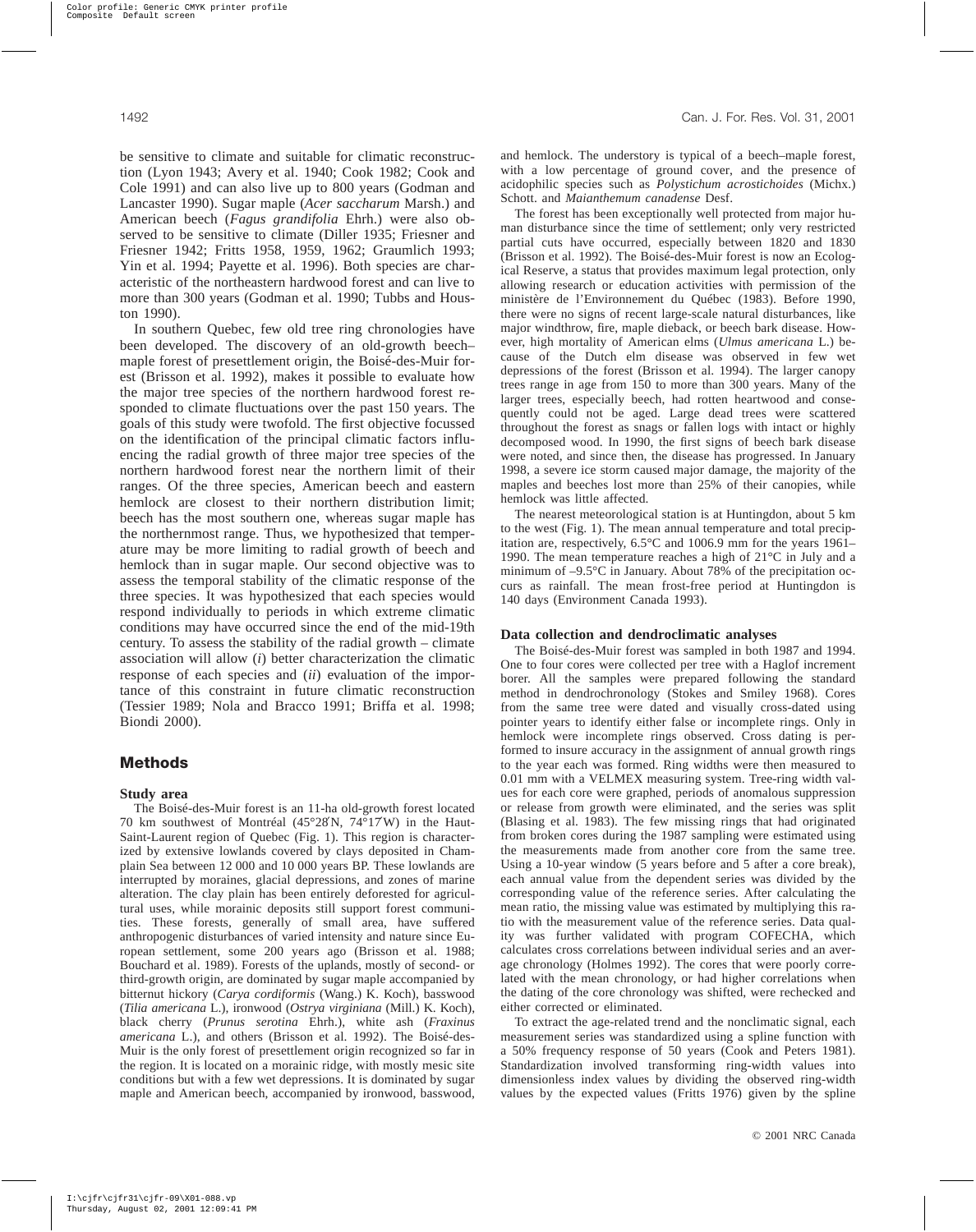function. This procedure retained high-frequency variations (interannual to decadal), whereas other low-frequency trends were eliminated. Autoregressive modelling was also performed on each standardized series to remove temporal autocorrelation and make the observations independent, a condition necessary for most statistical analyses (Legendre and Legendre 1998). To diminish the effect of endogenous stand disturbances and to enhance the common signal, all residual series were averaged by species using a biweight robust mean. These procedures were conducted using program ARSTAN (Cook 1985) and resulted in the production of one residual tree-ring chronology for each species. The maple residual chronology covered the period 1768–1993 and was composed of 37 trees and 67 radii. The beech residual chronology covered the period 1771–1994 and was composed of 17 trees and 32 radii. The hemlock residual chronology spanned from 1693 to 1994 and was composed of 23 trees and 49 radii.

Climatic responses in each of the three species was investigated with both bootstrapped response function and correlation analyses (Fritts 1976; Guiot 1993; Briffa and Cook 1990). Calculations were done with the empirical model PRECON (version 5.16), which included a bootstrap method to estimate the standard error of the response function weight (Fritts et al. 1991). The bootstrapped response function provided an alternative approach to test the significance and stability of the regression coefficients within a specific time period. Mean regression coefficients were considered significant if they were at least twice their standard deviation after 999 bootstrapped iterations. Pearson correlations between climate variables and the tree-ring chronologies were also computed for comparison. Because of the limitations inherent in PRECON (i.e., a maximum 100 years of data), the climatic analysis was conducted for the period 1888–1987.

To assess the temporal variability in the radial growth – climate associations, correlations for each species were calculated and compared for successive 50-year segments shifted by 10 years. The purpose of this analysis was to determine if the species registered any temporal changes in their climate response and to address any patterns that may appear. Temporal variation in the climatic response could be related to short-term effects of a few extreme climate events or to longer term changes related to climate change or to stand dynamics.

Meteorological data from 19 stations were used to compute the regional mean monthly temperature and total monthly precipitation for the period 1841–1994 (Fig. 1). These stations were the closest ones and were located within 5–66 km from our site (i.e., Huntingdon and McGill stations, respectively) with a mean of 33 km. Program MET from the PROGLIB library (Holmes 1992) was used to compute the regional climatic series. For each station, monthly variables were transformed into normalized standard deviation (departure) to give each station the same weight in calculating the regional mean value for each month and year. When station relocation or a recording interruption occurred, the station was split and considered as different stations. The McGill station located in the city of Montréal was also split in 1939 to minimize the effect of warming caused by increasing urbanization in the second half of the 20th century. The association between the regional mean temperature and the Huntingdon data is illustrated in Fig. 2. Huntingdon data showed a strong warming trend compared with the regional climatic series. Both data sets also showed a decrease in the interannual variation of mean annual temperature after the 1940s. To further assess the validity of the monthly regional series, cross correlations were computed with the Huntingdon station using all available monthly data from the periods 1870–1891, 1913– 1918, and 1951–1991 (mean *r* for temperature = 0.92, all  $p =$ 0.0001, mean *r* for precipitation = 0.85, all  $p = 0.0001$ ). Monthly data from May of the preceding growing season  $(t - 1)$  to August of the current growing season (*t*) were used as predictands. When missing data occurred in the regional series, these were estimated using the mean of that month.

# **Results**

#### **Chronologies and descriptive statistics**

The residual chronology of all three species showed that interannual variation of radial growth has decreased since the late 1800s (Figs. 3 and 4A). Mean sensitivity is the average difference between successive ring index values. There is a tendency for mean sensitivity to decrease with age. However, the mean sensitivity of all three species increased synchronously during the mid-1800s and then decreased synchronously after the 1871–1920 peak (Fig. 4A). The hemlock residual chronology exhibited greater interannual variation in ring width (mean sensitivity and standard deviation) and more common variation among individual trees (VFE, and intertree correlation) than the hardwood species (Table 1). These comparisons suggest that, in hemlock, radial growth may have been more influenced by climate than in the other two species.

The Pearson correlations calculated for the entire 1888– 1987 period showed that mean chronologies for the three species were significantly correlated (maple–beech: *r* = 0.644,  $p = 0.0001$ ; maple–hemlock:  $r = 0.239$ ,  $p = 0.017$ ; and beech–hemlock:  $r = 0.452$ ,  $p = 0.0001$ ). Maple and beech chronologies were also significantly correlated for most 50-year periods during this time span (Fig. 4B). Correlations between maple and hemlock chronologies were rarely significant for these 50-year periods. Correlations between beech and hemlock continuously increased over the period of record and were significant after 1860. All correlations with the sugar maple chronology also showed a pronounced decrease around the 1921–1970 segment (Fig. 4B). Before 1825, the low number of cores included in the hardwood chronologies precluded any interpretation.

## **Radial growth – climate relationship**

The bootstrapped response function calculated for the period 1888–1987 explained close to 54% of the variance in the species residual chronologies (Fig. 5). The good fit of the models was further illustrated in Fig. 6, which shows the species' residual chronologies and the estimated series developed from their response to climate. During the 1888– 1987 period, all three species shared a common negative correlation with the July–August temperature of the year prior to ring formation and with the June temperature of the year the growth ring was formed (Fig. 5). The significant positive relationship with the current June precipitation was observed in both response and correlation functions (Fig. 5).

Certain aspects of the growth–climate association differed among the species. Hemlock showed a positive association with July precipitation of the year prior to ring formation (Fig. 5C). Hemlock was also characterized by a positive correlation with warm winters (January–March). The species also showed a negative relationship with December and March snowfall ( $r = -0.207$ ,  $p = 0.021$ ,  $n = 124$  and  $r =$ −0.196, *p* = 0.026, *n* = 128, respectively). At the Huntingdon meteorological station for the reference period 1961–1990, snowfalls represented 60.5 and 49.6%, respectively, of the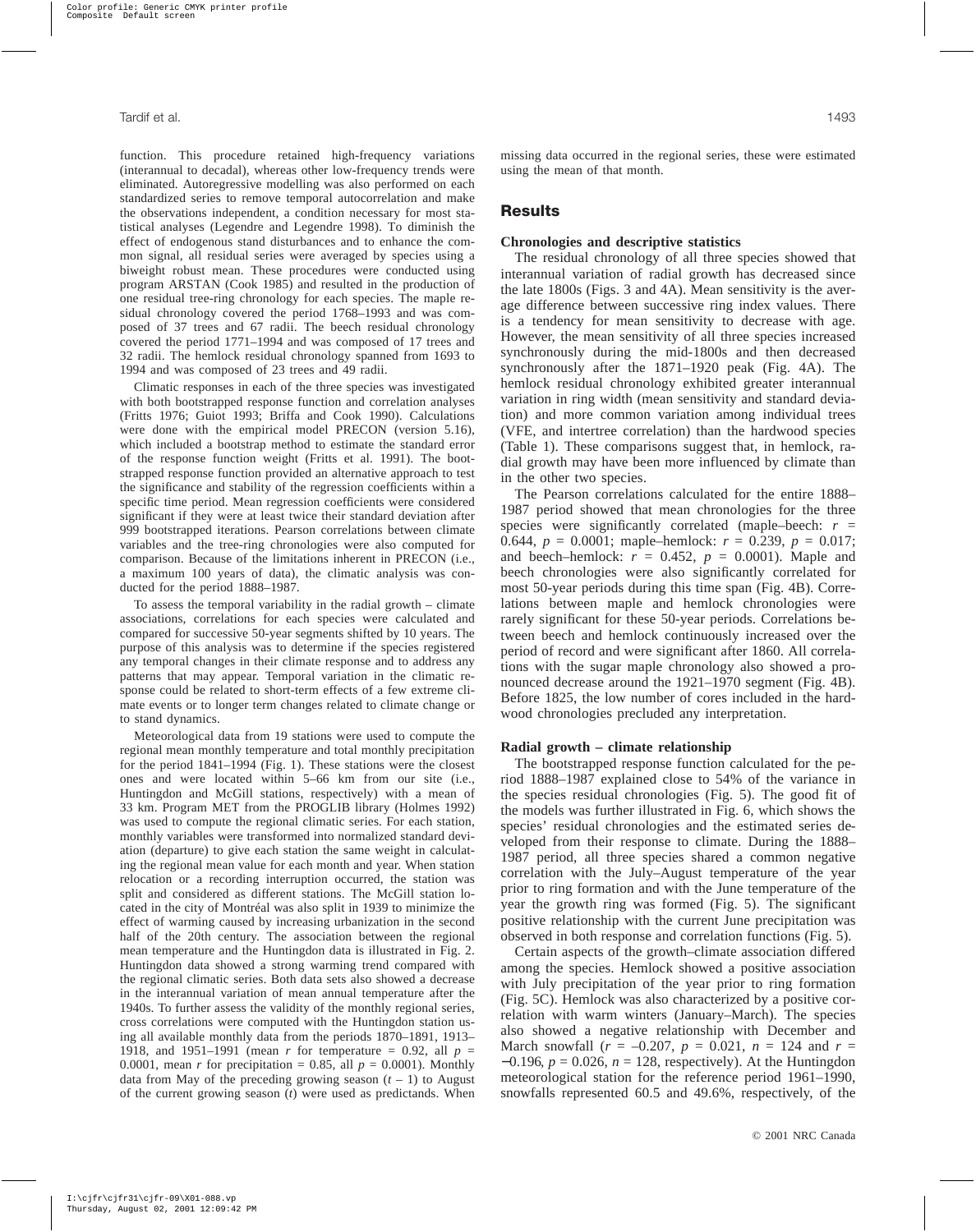**Fig. 1.** Location of the Boisé-des-Muir forest and the 19 meteorological stations. The star is the study site, and the solid circles are the meteorological stations. LC, Les Cèdres; CF, Chasm Fall; CZ, Chazy; CW, Cornwall; CL, Coteau-du-Lac; DH, Dalhousie; DM, Dannemora; GG, Glen Gordon; HD, Huntingdon; LV, Lawrenceville; MD, MacDonald; MG, Montréal (McGill); OK, Oka; OT, Ormstown; PB, Plattsburg; SA, St. Anicet; SC, St. Clothilde; SM, Ste. Martine; VF, Valleyfield.



**Table 1.** General statistics characterizing the *Acer saccharum, Fagus grandifolia*, and *Tsuga canadensis* chronologies.

|                                      | Acer      | Fagus     | Tsuga     |
|--------------------------------------|-----------|-----------|-----------|
| Species-specific interval analyses   |           |           |           |
| Time span                            | 1768-1993 | 1771-1994 | 1693-1994 |
| No. of trees (radii)                 | 37 (67)   | 17 (32)   | 23 (49)   |
| Mean ring width                      | 1.66      | 1.51      | 0.9       |
| Mean sensitivity                     | 0.25      | 0.19      | 0.32      |
| <b>SD</b>                            | 0.21      | 0.17      | 0.27      |
| VA $(%)$                             | 24.4      | 4.6       | 13.5      |
| AR model                             | 1         | 1         | 1         |
| Common interval analysis (1900–1984) |           |           |           |
| No. of trees (radii)                 | 22 (34)   | 8 (16)    | 14 (23)   |
| VFE $(\% )$                          | 36.02     | 43.15     | 47.81     |
| <b>APC</b>                           | 0.914     | 0.818     | 0.916     |
| Intertree correlation                | 0.326     | 0.36      | 0.437     |

**Note:** Mean correlation between trees of the same species is also presented. VA, variance resulting from autocorrelation; AR, order of the autoregressive model; VFE, variance in first eigenvector; APC, agreement with population chronology.

total precipitation. Warm temperature in May was also negatively correlated with radial growth, whereas July precipitation was positively correlated (Fig. 5C). Beech had the lowest number of significant correlations with climate. This species was characterized by a unique positive correlation with April temperature (Fig. 5B). Maple had a unique positive association with August precipitation during the year prior to ring formation (Fig. 5A). Radial growth of maple also presented a negative correlation with wet April–May and cold May periods.

# **Stability of the growth–climate correlations**

The correlation functions calculated for each 50-year period indicated for all three species that the early summer conditions (June–July) of the year the annual ring was formed as well as the late summer conditions (July–August) of the year prior to ring formation were frequently correlated to radial growth (Fig. 7). The positive correlations between radial growth in hemlock and temperature from early to late winter (December to Marsh) were also significant for many periods. Despite these similarities, results indicated that the species' growth–climate association was not fully stable. Few significant correlations were constantly observed since the mid-19th century (Fig. 7). In maple, the correlation with temperature in July prior to ring formation and precipitation in May and June of the year the annual ring was formed were observed in 62, 46, and 62%, respectively, of the periods (Fig. 7A). The climatic response of beech showed less consistency with the correlation with June precipitation of the current year occurring in 46% of the periods (Fig. 7B). The growth–climate association of hemlock was more consistent with temperature in July of the preceding year and March and May of the current year being correlated in 54,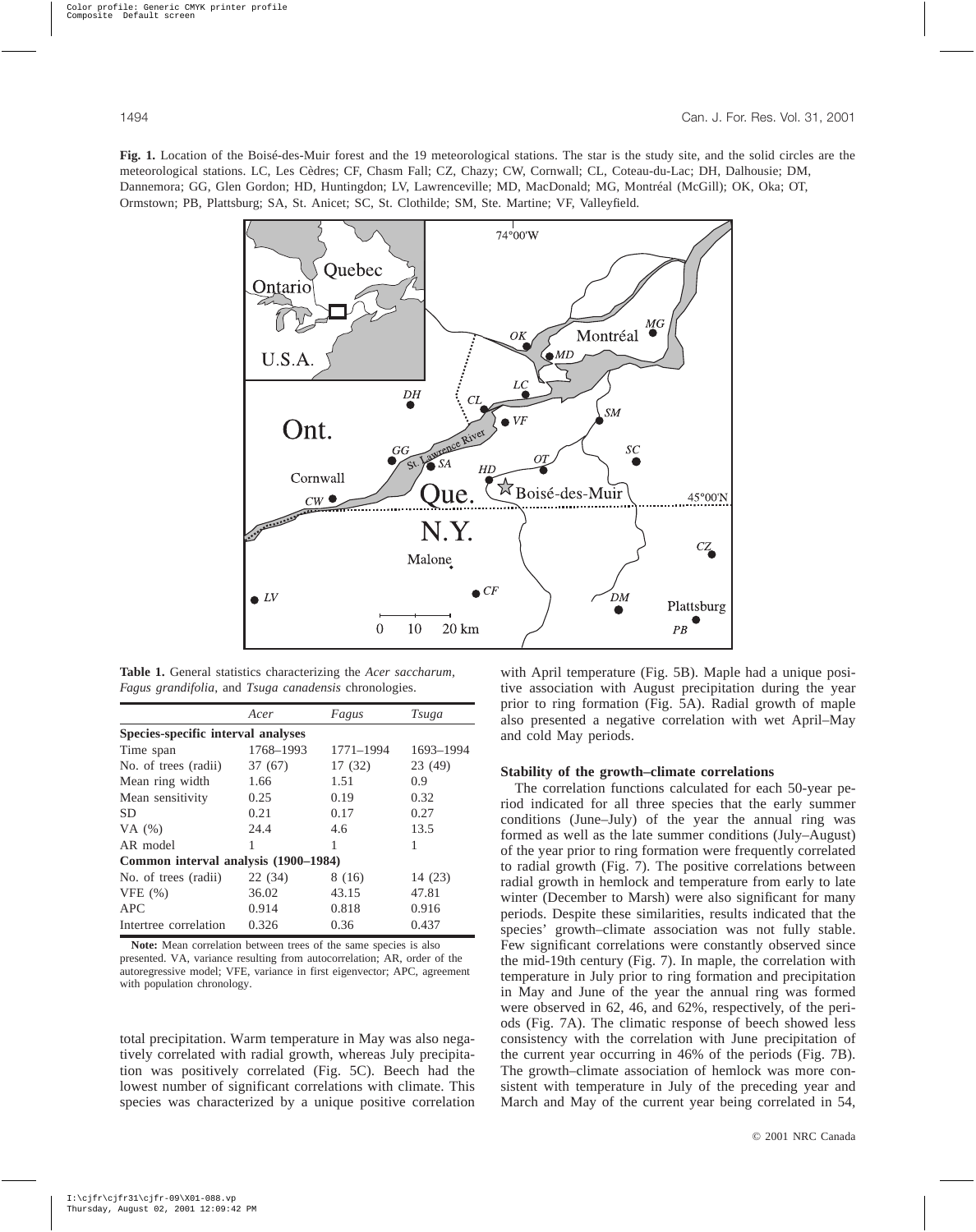92, and 54% of the periods, respectively. The relationship with July precipitation of the current year also showed in 54% of the periods (Fig. 7C).

To examine the temporal variation of the growth–climate association, the full set of significant correlations from Fig. 6 was subjected to a correspondence analysis (CA). When inverse correlations occurred for a given monthly variable (see March temperature), two variables were created (March positive and negative). A "temporal walk" was then constructed by joining the period in chronological order in the plan supported by the two first axis of the CA (Fig. 8). This allows comparison of the temporal evolution of the radial growth – climate association within and among species. The results showed that the climate response of the three species varied since the mid-19th century. The first axis of the CA was related to sugar maple response and clearly separated the periods prior to 1911–1960 from the later ones. Radial growth in sugar maple presented an increasing negative correlation with warm late winter temperatures beginning in the second half of the 20th century (Fig. 7A). A shift was also observed from March to February temperature being negatively associated with radial growth. The negative correlation with precipitation in May became stronger in later periods, while the strength of the positive correlation with July precipitation decreased over time (Fig. 7A).

The results indicated that, until the period 1891–1941, both maple and beech had similar responses to climate. This was illustrated by the proximity of these species on the CA ordination (Fig. 8). During these intervals, the current June temperatures and July precipitation were more highly correlated to growth (Figs. 7A and 7B). In the last half of the 20th century, it was observed that June precipitation became more limiting to beech growth. In contrast to the hardwood species, the climate response of hemlock was less variable (Figs. 7C and 8). However, it was observed that temperature in the previous year (July–August) had stronger correlation beginning in the 1921–1970 period. During the same intervals, the strength of the positive correlation with January temperatures and the negative correlation with February precipitation increased (Fig. 7C).

# **Discussion**

The chronology statistics calculated for the three species were comparable with those published for eastern North America (e.g., Phipps 1982; Graumlich 1993; Payette et al. 1996; Tardif and Bergeron 1997). However, in this study, mean sensitivity in hemlock was slightly higher than those reported by other researchers (Cook 1976; Delwaide and Fillion 1999). Our results also supported those of Graumlich (1993) who found that beech and maple shared a similar response to climate compared with hemlock, which occupied a unique position between the mesic hardwoods and the xeric conifers.

#### **Radial growth – climate associations**

#### *Eastern hemlock*

At the Boisé-des-Muir, hemlock radial growth was significantly correlated with temperature. Winter temperature may also become limiting near the northern range of the species.

**Fig. 2.** Mean temperature calculated using data from 19 meteorological stations (solid line) and the Huntingdon meteorological station (open circles). Standard meteorological seasons were used: winter is December to February dated by the year of January. The regression was calculated using Huntingdon data and showed an increase in temperature from 1870 to 1990.



This contrasts with findings of Kavanagh and Kellman (1986) who suggested that hemlock may not be limited by temperature near its northern edge in central Ontario because of a preference for westerly and northerly facing slopes. Our results indicated that radial growth was limited by warmth during the previous year summer (July–August), by cold temperature during winter – early spring (January– March) and by warm May temperatures. Gove and Fairweather (1987) also observed a similar relationship with January–March temperatures. Hemlock responded positively to the previous July precipitation and the current June–July precipitation, which could reflect the evapotranspiration demands during the growing season. Many studies reported negative relationships with moisture deficiency during the previous and current growing seasons (Lyon 1935; Cook and Jacoby 1977; Gove and Fairweather 1987; Abrams et al. 2000).

Cook and Cole (1991) in a dendroclimatic study conducted throughout most of hemlock geographic range reported that the species responded negatively to prior July temperatures and positively to March temperatures of the current year. These correlations were notably apparent in the northern portion of the species range. Above-average March temperatures could improve the thermal conditions by quickly removing snow cover and by allowing for an earlierthan-normal resumption of photosynthesis (Cook and Cole 1991). Our results showed that March snow precipitation was also negatively correlated to hemlock growth. In our re-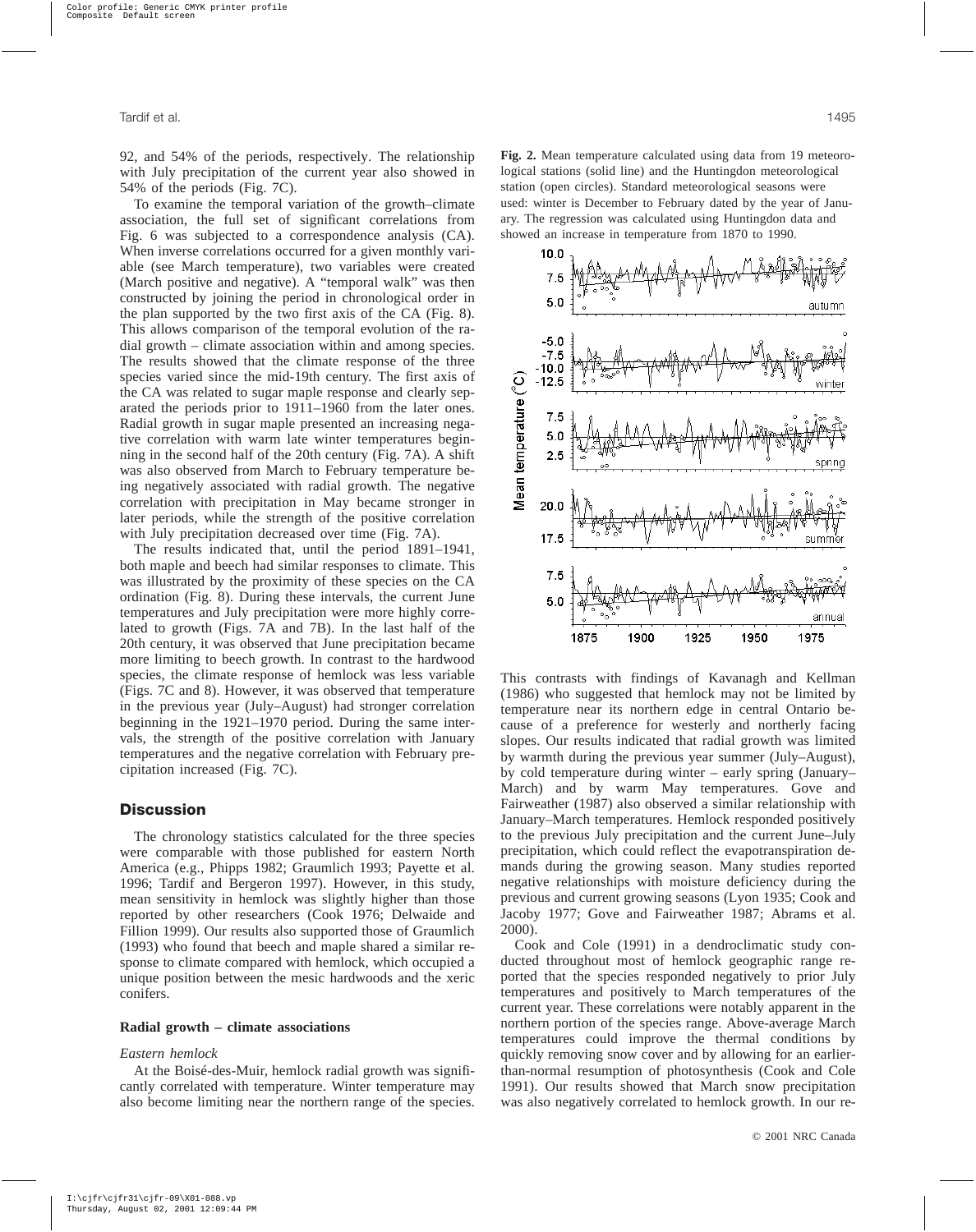**Fig. 3.** Residual tree-ring chronologies for *Acer saccharum* (A), *Fagus grandifolia* (B), and *Tsuga canadensis* (C). The number of cores included is shown above the chronologies. The bold lines represent a 5-year weighted running mean to highlight the short-term fluctuations in the radial growth indices.



**Fig. 4.** Mean sensitivity for *Acer saccharum*, *Fagus grandifolia*, and *Tsuga canadensis* (A) and cross correlation among the three species residual chronologies (B). Both mean sensitivity and Pearson correlations were calculated using 50-year segments lagged by 10 years. The mean sensitivity constitutes a measure of the relative change in ring index variation from year to year and is calculated as the absolute difference between adjacent indices divided by the mean of the two indices (Fritts 1976).



gion, about half of the precipitation in March may occur in the form of snow, and warmer March temperature may control the late accumulation of snow on the ground. According to Fraser (1956), the initiation of growth in hemlock appeared to be controlled by late winter and early spring temperatures, which controlled the spring warm-up of the soil. However, no relationship with winter temperatures was reported by Cook and Cole (1991), and this may reflect the absence of northern sites from their study.

#### *Sugar maple*

Our results strongly contrasted with those of Houle (1990) who reported no significant correlations between radial growth and climatic variables in sugar maple. Other studies, however, supported our results (Lane et al. 1993; Yin et al. 1994; Payette et al. 1996). At the Boisé-des-Muir, a cool July and a wet August in the year prior to ring formation had a positive impact on radial growth. Reduced water stress in late summer could allow for supplementary accumulation of carbohydrate reserve (Lane et al. 1993). Our results also suggested that too much water in May would be detrimental to maple growth. The negative correlation with May precipitation was also reported by Payette et al. (1996) in numerous stands distributed throughout southern Quebec. Abundant precipitation during this period could lead to an excessive soil water content and, thus, lower growth. In the current year, the negative correlation with June temperature and positive correlation with June precipitation indicates that water stress influences growth during the early growing season. These results are consistent with those of Friesner and Friesner (1942) and Miller (1951) who observed that radial growth in sugar maples in Indiana had the highest correlation with June–July precipitation likely because of the much warmer and drier environment. Payette et al. (1996) also reported that July precipitation was most strongly related to sugar maple growth.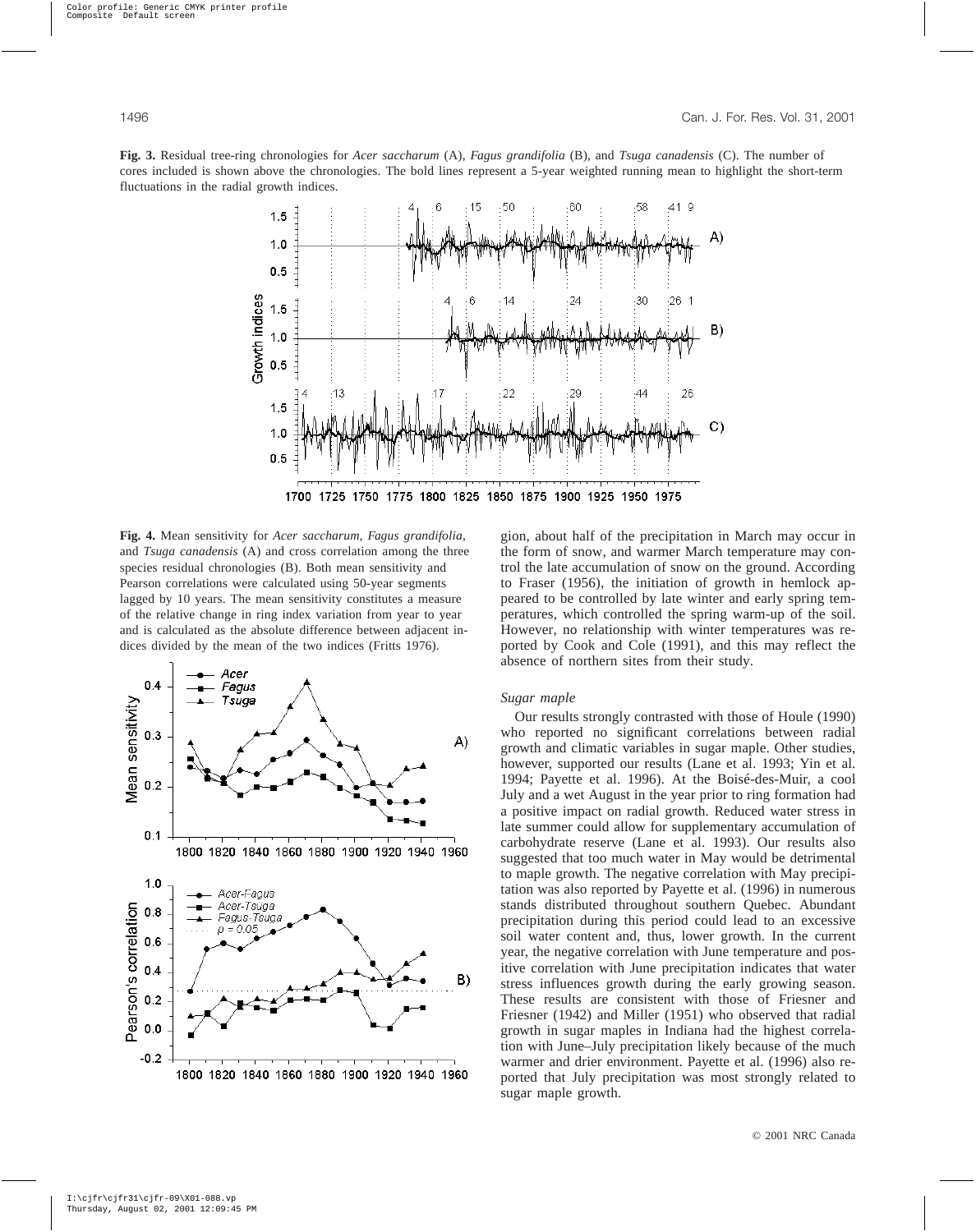**Fig. 5.** Correlation and bootstrapped response function coefficients computed between the species residual chronologies and the climatic variables for (A) *Acer saccharum*, (B) *Fagus grandifolia*, and (C) *Tsuga canadensis*. Both analyses were calculated using data for 1888–1987. The dotted lines show significant correlations coefficients (*p* < 0.05), and the bold X shows significant response function coefficients after 999 bootstrapped iterations. Solid bars are temperature, and open bars are precipitation.



#### *American beech*

Unlike hemlock and maple, beech has determinate apical growth, and we expected that climate conditions at the time of bud formation during the prior year would have stronger influence on the amount of foliage, and therefore wood, produced the following year (Kozlowski and Pallardy 1997).

Unexpectedly, radial growth in beech was less strongly related to conditions of the preceding growing season compared with hemlock and maple. Only July temperatures showed a significant negative correlation. However, it was reported that drought years had strong effects on beech growth during the following season (Diller 1935; Fritts 1962).

Even though beech at the Boisé-des-Muir site is closer to its northern range limit than the other two species, radial growth was not significantly correlated with winter temperature. This contrast with Webb (1986) who suggested that beech range limit was determined by winter temperature. At our site, radial growth in beech appeared to be mainly controlled by June conditions. High June temperatures increased transpiration and, thus, have the same effect as a reduction in water supply (Diller 1935; Fritts 1958). Because of its determinate growth habit, beech achieves maximum leaf area early in the growing season (Kozlowski and Pallardy 1997). Beech also uses twice as much water annually for transpiration and growth processes compared with more droughtresistant species (Tubbs and Houston 1990). In years of insufficient water supply, the reduced turgidity may limit both the total leaf area and the total amount of sugar synthesized, thus affecting radial growth.

**Fig. 6.** Relationship between the growth indices from the residual chronologies (thin line) and the reconstructed growth indices (thick line) following the bootstrapped response function analysis for 1888–1987 (see Fig. 5) for (A) *Acer saccharum*, (B) *Fagus grandifolia*, and (C) *Tsuga canadensis*.

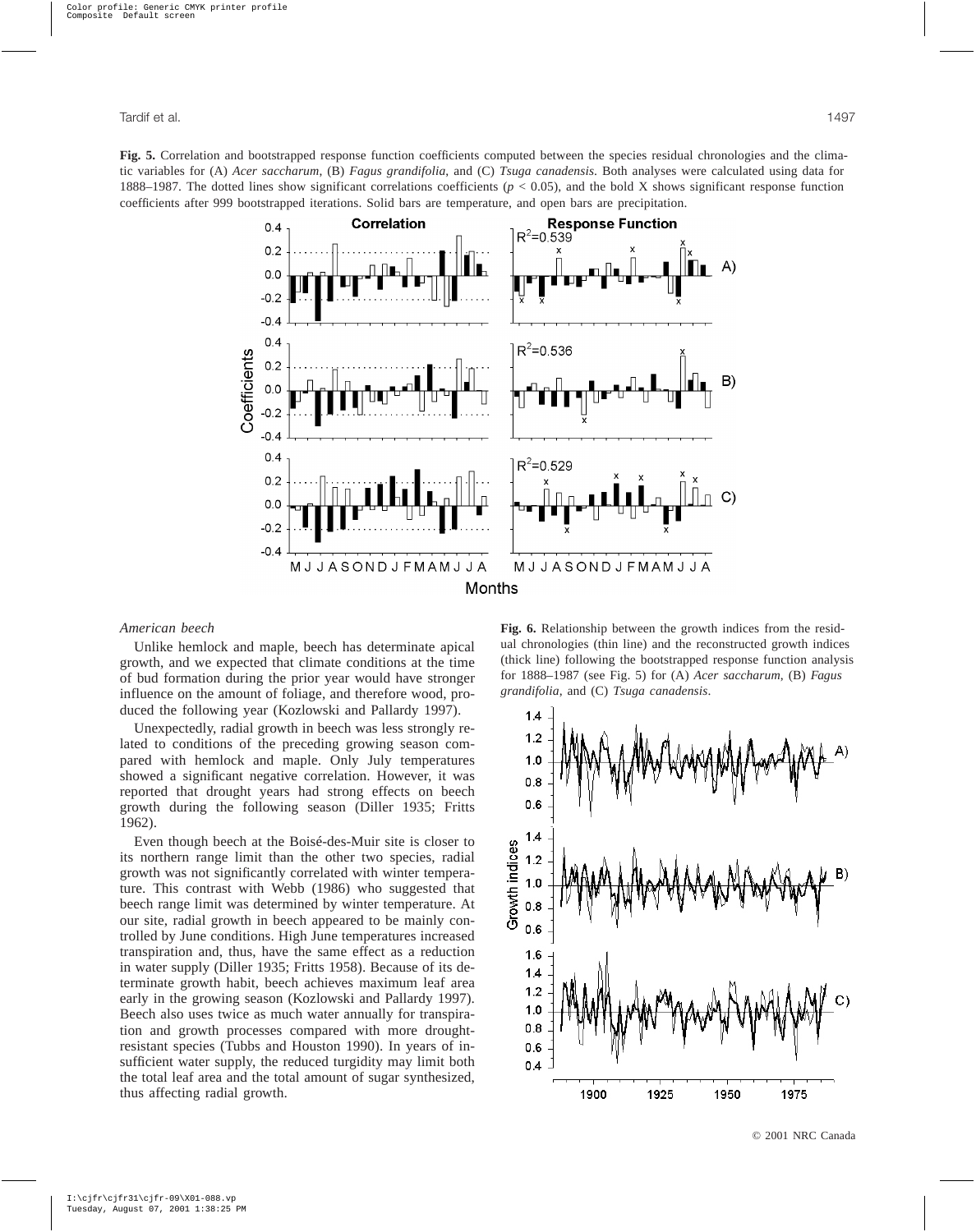**Fig. 7.** Correlation coefficients calculated between the residual chronologies and the climate data for (A) *Acer saccharum*, (B) *Fagus grandifolia*, and (C) *Tsuga canadensis*. Correlations were calculated using 50-year segments moved by 10 years. The coefficient calculated for the last interval for each month was obtained using data from the Huntingdon meteorological station (1951–1991). This station located about 5 km away from our sampling site was used as a comparison with the regional climate series.



**Fig. 8.** Temporal walk displaying the evolution of the species correlation with climatic variables after a correspondence analysis of the significant correlation coefficients for the 13 time intervals illustrated in Fig. 7. The plot symbol labelled 1841 corresponds to the 1841–1890 interval, and subsequent symbols are for 10-year intervals up to 1951. The symbol labelled 1951A refers to results obtained using the regional climatic data, whereas the symbol 1951B refers to those obtained using the Huntingdon climatic data. Only correlations that were significant in more than one interval were kept in the analysis.



## **Stability of the radial growth – climate correlations**

Since the mid-19th century, the radial growth of all three species was mainly limited by temperature in the previous year summer and by the early summer water balance during the year of ring formation. Despite these similarities, it was observed that the radial growth – climate association of the species varied through time. This may have fundamental implications for climatic reconstruction but also adds to the difficulty of comparing growth–climate association reported in studies using different time intervals (Biondi 2000). Many factors may account for this instability. First, it could be related to the quality of our climatic data as well as the different spatiotemporal coverage of the region. However, the highly significant correlations observed between the regional data and the Huntingdon data (5 km from our site) suggested that this may constitute a minor problem. Furthermore, the changes observed in mean sensitivity and in cross correlations indicated some temporal change in growing conditions.

Second, it may be argued that the species' response to climate may be age dependant. Szeicz and MacDonald (1994) speculated that physiological changes related to aging may affect the stability of the tree response to climate. However, this question has only been recently addressed by dendrochronologists (Colenutt and Luckman 1991; Szeicz and MacDonald 1994; Parish et al. 1999). However, the changes observed in the growth–climate association did not appear to be gradual as could be expected if they were due to aging. Third, disturbance episodes in the Boisé-des-Muir may have affected the climate response of the species. During these episodes, the climate signal contained in high-frequency variation may be temporarily offset by new limiting factors. However, a study of the disturbance history by Brisson et al. (1992) showed that the three species only experienced significant radial growth releases during the 1825s. Our data does not support the hypothesis that the synchronous increase in mean sensitivity observed in the late 19th century was related to increased stand disturbances.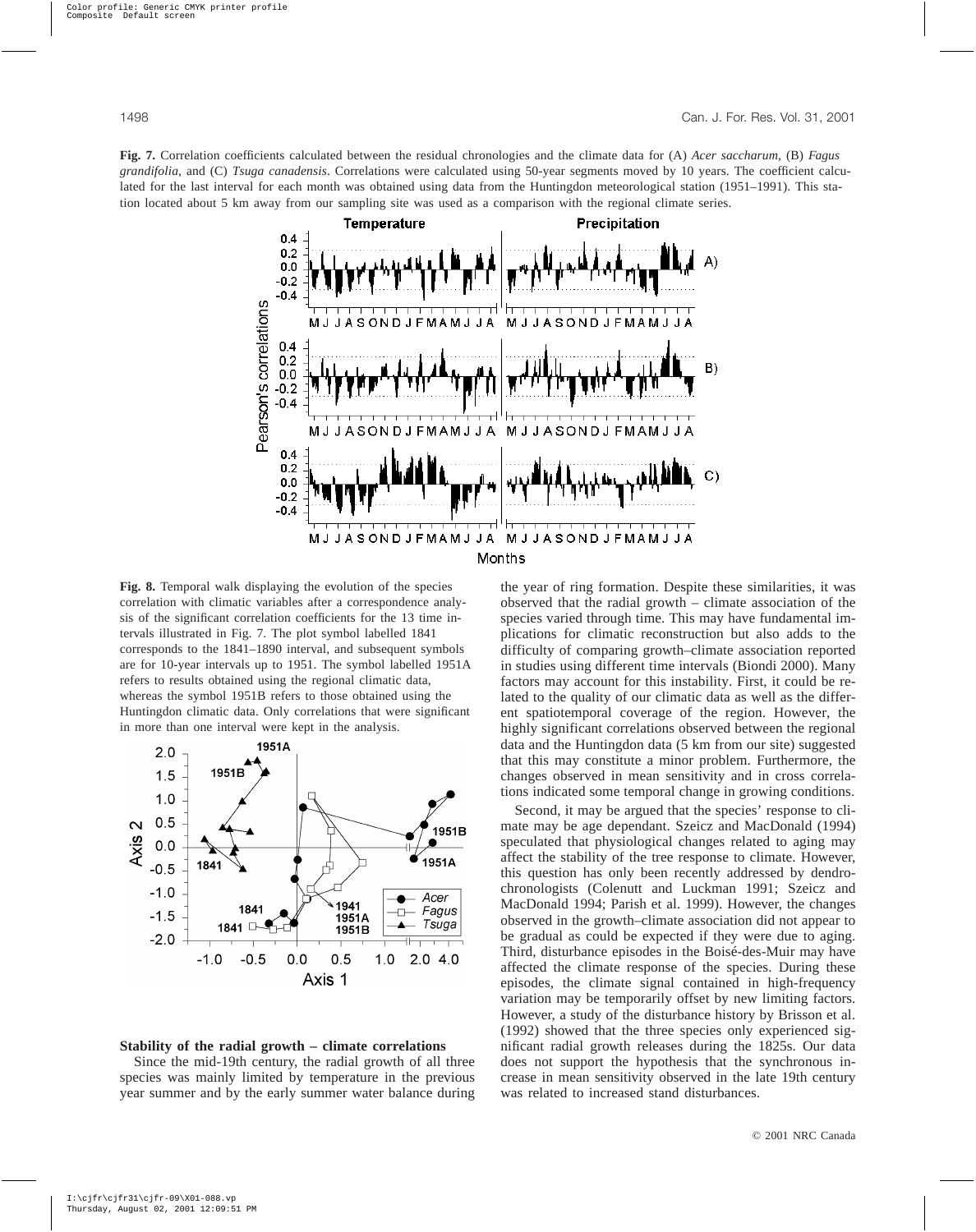Fourth, the observed changes in the climatic response may reflect subtle and complex fluctuations in the climatic signal since the mid-19th century. Graumlich (1993) showed that correlations between climate and radial growth can be strongly influenced by years of extreme climatic conditions. From a biological point of view, extreme values in certain climate variables may dominate growth in given periods but may be absent in others (Visser and Molenaar 1988). It is speculated that episodes of climatic fluctuations in the 20th century have had an impact on the radial growth – climate association of the three species. The Huntingdon data showed that mean seasonal and annual temperatures have warmed since the end of the 19th century. However, it is not clear how much of this trend may be due to urbanization. This trend was stronger in the Montréal McGill data (not presented) and almost absent from the regional climatic series. In addition, our data showed that year-to-year variability in the annual mean temperature (regional and Huntingdon series) has decreased in the 20th century and especially after the 1940s. Coincidentally, it also corresponded to the beginning of a decrease in mean sensitivity for all species and to an increase in correlations between beech and hemlock chronologies. At the same time, a decrease in correlations between sugar maple and the others species started.

An unexpected result of our study concerns sugar maple and the increasingly negative correlation with mild late winter in the late 20th century. Yin et al. (1994) and Payette et al. (1996) also reported a negative correlation with warm February using climatic data mainly covering the second half of the 20th century. Our results supported the hypothesis that anomalous mild late winters (February–March) are associated with reduced sugar maple radial growth and could be connected to dieback episodes observed in the late 20th century. Auclair et al. (1996) reported that, for Quebec, the onset of the major episodes of dieback in the 20th century coincided with unusually prolonged thaws in winter and early spring followed by sudden, severe freezing. Internal frost injury related to early sap flow (Yin et al. 1994) and severe bud mortality (Auclair et al. 1996) may occur following sub-freezing temperatures in February.

Auclair et al. (1996) also observed that, prior to the 1940s, no prolonged severe dieback episodes were reported despite the occurrence of a high frequency of thaw–freeze events. The authors argued that the susceptibility to climatic injury by sugar maple is related to aging and that mature trees are more susceptible to freezing stresses. Our results substantiated their hypothesis that episodes of major climatic injury and dieback in Quebec may have occurred in preconditioned older sugar maple forests at times when freezing stresses were significantly correlated with warming annual temperature (Auclair et al. 1996). In our study, the significant correlation with February–March temperature was not observed prior to the 1921–1970 period.

In contrast to sugar maple, the growth–climate profile of beech became dominated by June precipitation in the second half of the 20th century. Both the increased sensitivity of maple to warm winters and of beech to June precipitation may explain the divergence between the species tree–climate profiles and the decreased correlation between their chronologies. Furthermore, Payette et al. (1996) have stressed the

importance of the forest tent caterpillar (*Mallacosoma disstria* Hbn.) outbreaks as a factor contributing to radial growth divergence between sugar maple and beech.

The tree–climate associations of hemlock were more stable than for the other species. Visser (1986) also reported that radial growth in hemlock was best fitted by a constant rather than by a time-dependent response function model. Since the 1920s, however, the preceding year July–August conditions may have became more limiting to growth than the current-year conditions. Cook and Cole (1991) speculated that a persistent increase in July temperatures coupled with decrease in June precipitation could have a negative effect on hemlock and could lead to an eastern contraction of the species range.

# **Conclusion**

This study has documented the climatic response of eastern hemlock, American beech, and sugar maple growing near the northern limit of the eastern deciduous forest. It has demonstrated the potential of trees in old-growth forest as proxy climate indicators. This was especially true of hemlock, which had more stable growth–climate associations than the hardwood species. Many factors may influence the temporal stability of the growth–climate relationship. The climate data, the climatic fluctuations, tree age, and stand dynamics may relate to this instability. Our results stressed that an increase in climate instability or climatic warming resulting from warmer winters or summers could affect the three species in different ways. The chronologies reported here were unusually long for the region. The finding of remnants of old-growth forest in the southern portion of Quebec opened the door to a further understanding of past and future climates and how species could be affected by them. The discovery of other old-growth forests near to the Boisé-des-Muir with trees of the same quality would help to better differentiate the regional climatic signature from that of local disturbances of either natural or anthropogenic origins.

# **Acknowledgments**

We thank France Conciatori and Carole-Lyne Ratel for their help during the fieldwork. We also thank Dr. Danny Blair for his assistance with the climatic data and Dr. Richard Staniforth who reviewed an earlier version of the manuscript. The constructive comments of Dr. David Leblanc (Associate Editor) and two anonymous reviewers also greatly helped to improve the manuscript. This project was financially supported by the Natural Sciences and Engineering Research Council of Canada and the ministère de l'Environnement du Québec.

# **References**

- Abrams, M.D., van de Gevel, S., Dobson, R.C., and Copenheaver, C.A. 2000. The dendroecology and climatic impacts for oldgrowth white pine and hemlock on the extreme slopes of the Berkshire Hills, Massachusetts, U.S.A. Can. J. Bot. **78**: 851–861.
- Auclair, A.N.D., Lill, J.T., and Revenga, C. 1996. The role of climate variability and global warming in the dieback of northern hardwoods. Water Air Soil Pollut. **91**: 163–186.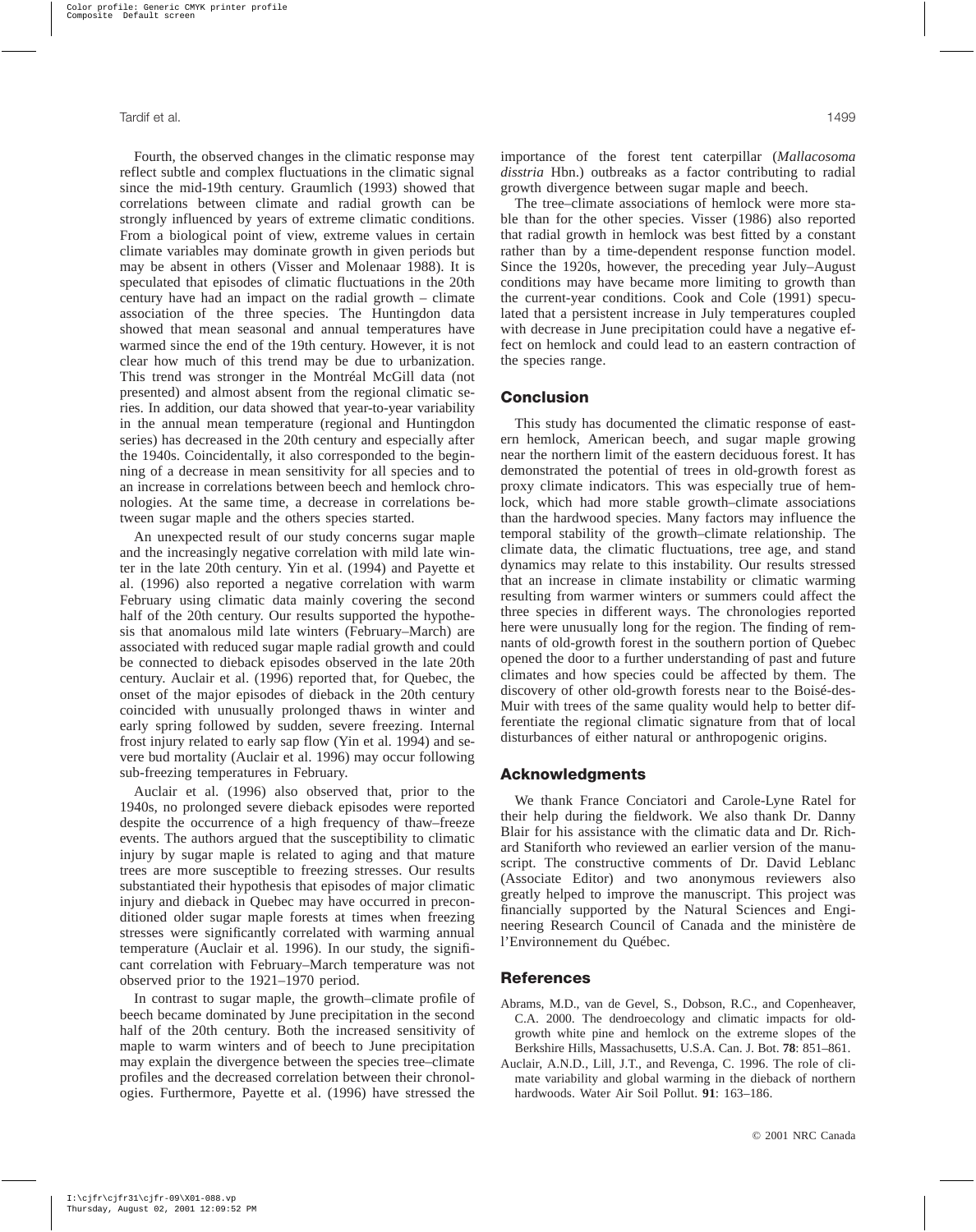- Avery, G.S., Jr., Creighton, H.B., and Hock, C.W. 1940. Annual rings in hemlocks and their relation to environmental factors. Am. J. Bot. **27**: 825–831.
- Biondi, F. 2000. Are climate tree growth relationships changing in north-central Idaho, U.S.A.? Arct. Antarct. Alp. Res. **32**: 111–116.
- Blasing, T.J., Duvick, D.N., and Cook, E.R. 1983. Filtering the effects of competition from ring width series. Tree-Ring Bull. **43**: 19–30.
- Bouchard, A., Dyrda, S., Bergeron, Y., and Meilleur, A. 1989. The use of notary deeds to estimate the changes in composition of the 19th century forests, in Haut-Saint-Laurent, Quebec. Can. J. For. Res. **19**: 1146–1150.
- Briffa, K., and Cook, E.R. 1990. Methods of response function analysis *In* Methods of dendrochronology. *Edited by* E.R. Cook and L.A. Kairiukstis. Kluwer Academic Publishers, Boston, Mass. pp. 240–247.
- Briffa, K.R., Schweingruber, F.H., Jones, P.D., Osborn, T.J., Shiyatov, S.G., and Vaganov, E.A. 1998. Reduced sensitivity of recent tree-growth to temperature at high northern latitudes. Nature (London), **391**: 678-682.
- Brisson, J., Bergeron, Y., and Bouchard, A. 1988. Les successions secondaires sur sites mésiques dans le Haut-Saint-Laurent. Can. J. Bot. **66**: 1192–1203.
- Brisson, J., Bergeron, Y., and Bouchard, A. 1992. The history and tree stratum of an old-growth forest of Haut-Saint-Laurent region, Québec. Nat. Areas J. **12**: 1–9.
- Brisson, J., Bergeron, Y., Bouchard, A., and Leduc, A. 1994. Beech–maple dynamics in an old-growth forest in southern Québec, Canada. Ecoscience, **1**: 40–46.
- Colenutt, M.E., and Luckman, B.H. 1991. Dendrochronological investigations of *Larix lyallii* at Larch Valley, Alberta. Can. J. For. Res. **21**: 1222–1233.
- Cook, E.R. 1976. A tree-ring analysis of four tree species growing in southeastern New York State. M.Sc. thesis, University of Arizona, Tucson.
- Cook, E.R. 1982. Eastern North America *In* Climate from tree rings. *Edited by* K. Hughes, P.M. Kelly, J.R. Pilcher, C. Valmore, and V.C. LaMarche, Jr. Cambridge University Press, New York. pp. 126–135.
- Cook, E.R. 1985. A time series analysis approach to tree-ring standardization. Ph.D. dissertation, University of Arizona, Tucson.
- Cook, E.R., and Cole, J. 1991. On predicting the response of forest in eastern North America to future climatic change. Clim. Change, **19**: 271–282.
- Cook, E.R., and Jacoby, G.C., Jr. 1977. Tree-ring drought relationships in the Hudson Valley, New York. Science (Washington, D.C.), **198**: 399–401.
- Cook, E.R., and Peters, K. 1981. The smoothing spline: a new approach to standardizing forest interior tree-ring width series for dendroclimatic studies. Tree-Ring Bull. **41**: 45–53.
- Cook, E.R., and Sheppard, P.R. 1988. Scientific value of trees in old-growth natural areas. Nat. Areas J. **8**: 7–12.
- Delwaide, A., and Fillion, L. 1999. Dendroséries du pin blanc (*Pinus strobus* L.) et de la pruche de l'est (*Tsuga canadensis* L. [Carr.]) dans la région de Québec. Géogr. Phys. Quat. **53**: 265–275.
- Diller, O.D. 1935. The relation of temperature and precipitation to the growth of beech in northern Indiana. Ecology, **16**: 72–81.
- Environment Canada. 1993. Climate normals 1961–1990. Canadian climate program. Environment Canada, Atmospheric Environment Service, Downsview, Ont.
- Fraser, D.A. 1956. Ecological studies of forest trees at Chalk River, Ontario, Canada, 2. Ecological conditions and radial increment. Ecology, **37**: 777–789.
- Friesner, G.M., and Friesner, R.C. 1942. Relation of annual ring formation as illustrated in six species of trees in Marshall County, Indiana. Butler Univ. Bot. Stud. **5**: 96–112.
- Fritts, H.C. 1958. An analysis of radial growth of beech in a central Ohio forest during 1954–1955. Ecology, **39**: 705–720.
- Fritts, H.C. 1959. The relation of radial growth to maximum and minimum temperatures in three tree species. Ecology, **40**: 261–265.
- Fritts, H.C. 1962. The relation of growth ring widths in American beech and white oak to variation in climate. Tree-Ring Bull. **25**:  $2 - 10$ .
- Fritts, H.C. 1976. Tree rings and climate. Academic Press, New York.
- Fritts, H.C., Vaganov, E.A., Sviderskaya, I.V., and Shashkin, A.V. 1991. Climatic variation and tree-ring structure in conifers: empirical and mechanistic models of tree-ring width, number of cells, cell-size, cell-wall thickness and wood density. Clim. Res. **1**: 97–116.
- Godman, R.M., and Lancaster, K. 1990. Eastern hemlock. *In* Sylvics of North America. Vol. 1. Conifers. *Edited by* R.S. Burns and B.H. Honkala. U.S. Dep. Agric. Agric. Handb. 654. pp. 604–613.
- Godman, R.M., Yawney, H.W., and Tubbs, C.H. 1990. Sugar maple. *In* Sylvics of North America. Vol. 2. Hardwoods. *Edited by* R.S. Burns and B.H. Honkala. U.S. Dep. Agric. Agric. Handb. 654. pp. 78–91.
- Gove, J.H., and Fairweather, S.E. 1987. Tree-ring analysis of a 500-year-old hemlock in central Pennsylvania. USDA For. Serv. Gen. Tech. Rep. NC-120. pp. 483–489.
- Graumlich, L.J. 1993. Response of tree growth to climatic variation in the mixed conifer and deciduous forests of the upper Great Lakes region. Can. J. For. Res. **23**: 133–143.
- Guiot, J. 1993. The bootstrapped response function. Tree-ring Bull. **51**: 39-41.
- Holmes, R.L. 1992. Dendrochronology program library, version 1992-1 edition. Laboratory of Tree-Ring Research, University of Arizona, Tucson.
- Houle, G. 1990. Growth patterns of sugar maple seedlings and mature trees in healthy and in declining hardwood stands. Can. J. For. Res. **20**: 894–901.
- Kavanah, K., and Kellman, M. 1986. Performance of *Tsuga canadensis* (L.) Carr. at the centre and northern edge of its range: a comparison. J. Biogeogr. **13**: 145–157.
- Kozlowski, T.T., and Pallardy, S.G. 1997. Physiology of woody plants. Academic Press, New York.
- Lane, C.J., Reed, D.D., Mroz, G.D., and Liechty, H.O. 1993. Width of sugar maple (*Acer saccharum*) tree ring as affected by climate. Can. J. For. Res. **23**: 2370–2375.
- Legendre, P., and Legendre, L. 1998. Numerical ecology. Elsevier Scientific Publishing Co., New York.
- Lyon, C.J. 1935. Rainfall and hemlock growth in New Hampshire. J. For. **33**: 162–168.
- Lyon, C.J. 1943. Water supply and the growth rates of conifers around Boston. Ecology, **24**: 329–344.
- Miller, C.W. 1951. Growth data from nine sections of *Acer saccharum* from Montgomery County, Indiana. Butler Univ. Bot. Stud. **107**: 12–19.
- Ministère de l'Environnement du Québec. 1983. Les réserves écologiques au Québec (ou la protection intégrale et permanente d'échantillons du patrimoine naturel du Québec). Direction du patrimoine écologique, ministère de l'Environnement du Québec, Québec.
- Nola, P., and Bracco, F. 1991. Stabilité temporelle des relations cerne–climat. Assoc. Int. Clim. **4**: 113–119.
- Parish, R., Antos, J.A., and Hebda, R.J. 1999. Tree-ring patterns in an old-growth, subalpine forest in southern interior British Co-